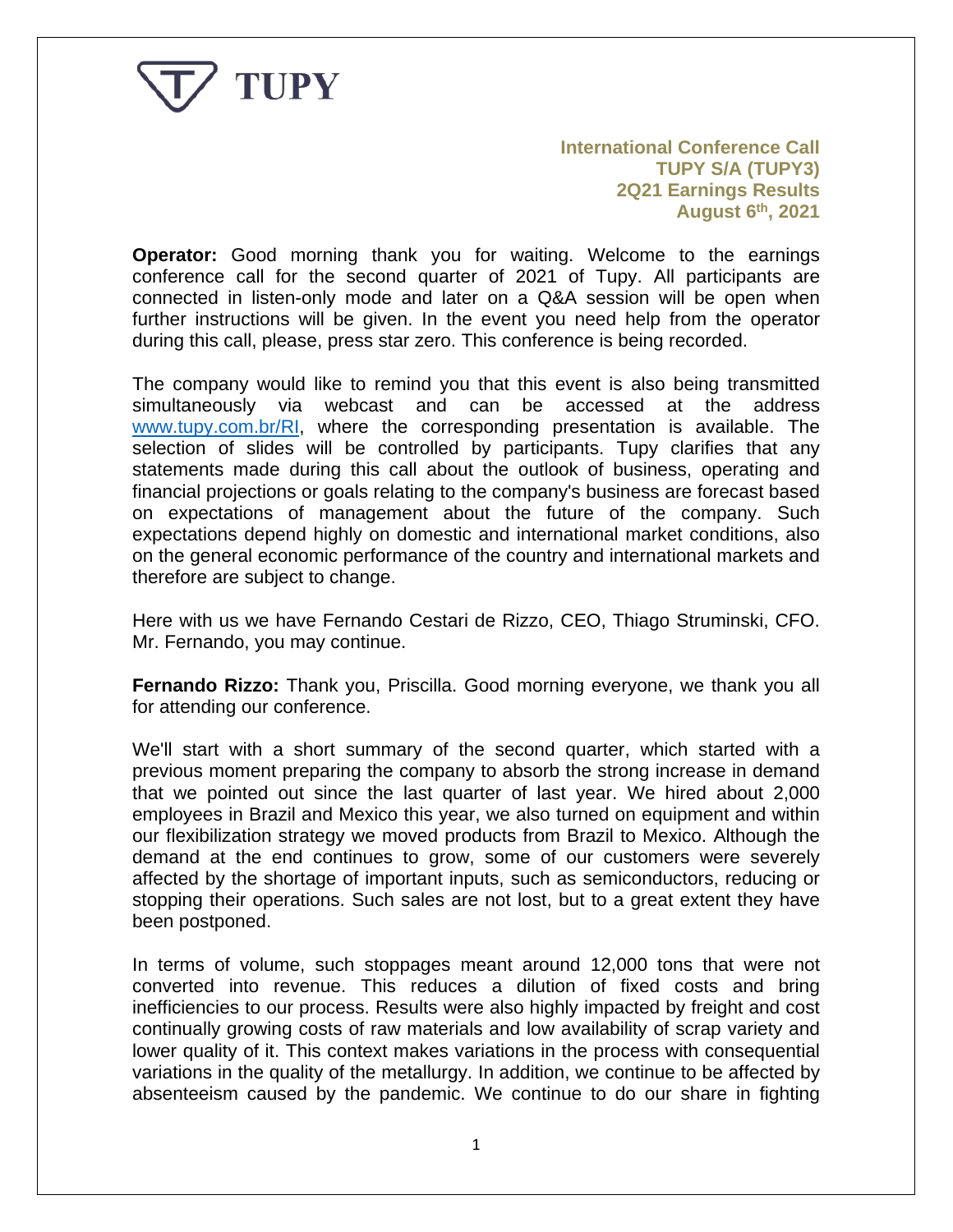

COVID-19 including the screening and testing center of Tupy was converted into a vaccination center for the entire committee. Considering the lack of semiconductors and other input, we observed the great mismatch in the demand and the end of production of our customers which causes our volumes still not to reflect the recovery of global economy as well as the inventory of products of customers are at very low levels, this factor in solid fundamentals will ensure strong demand for next years.

On slide number four, we can observe a significant increase in scrap costs. This cost will be transferred, but at a first mum moment they present a mismatch in prices of acquisition of such raw material. These factors combined impacted EBITDA in approximately R\$35 million in the period.

On slide five, we show that despite such effects we continue our recovery path with allocation of capital that is consistent, and we increase significantly the return on invested capital, we also reduced our leverage, and the debt is basically due to the bond to mature in 2031. With this solid financial position, we're pleased to announce a payment of interest on equity in the amount of R\$19.6 million in this month, also as approved by our Board of Directors future distributions amounting to 39.3 million will be resolved on a timely manner.

And now I invite Thiago, our CFO, to present the indicators of the quarter.

**Thiago Struminski:** Thank you, Fernando. Good morning everyone.

Given the strong impact of pandemics in the second quarter of 2020, we'll use as basis of comparison the results of the first quarter of 2021. Despite the assembly difficulties faced by many of our customers due to the lack of components, volumes followed their gradual recovery strategy or trend observed in the last 12 months presenting a 1% increase in the comparison with the 1Q21, especially in the domestic market. The mix of volume, transportation, infrastructure, and culture is 27 for partially or fully machined against 25% in 1Q21 and 24% were produced in CGI against 25% in 1Q21.

Slide seven, revenues increased by 7% in comparison with the 1Q21, revenues by kilo grew by 5%. Regarding distribution of revenues by geography: 58% came from NAFTA, 23% South and Central Americas, especially Brazil, 14% Europe, and 5% remaining Asia, Africa, and Oceania. From the application point of view, 89% commercial and off-road vehicles, 6% passenger cars, 5% hydraulic segment.

On slide number eight, we see in the domestic market, a good performance of commercial vehicle applications, machines and off-road, in addition to indirect exports.

On slide nine, we see the effects of revenue from international markets. In passenger cars, light commercial vehicles we see a drop in revenues coming from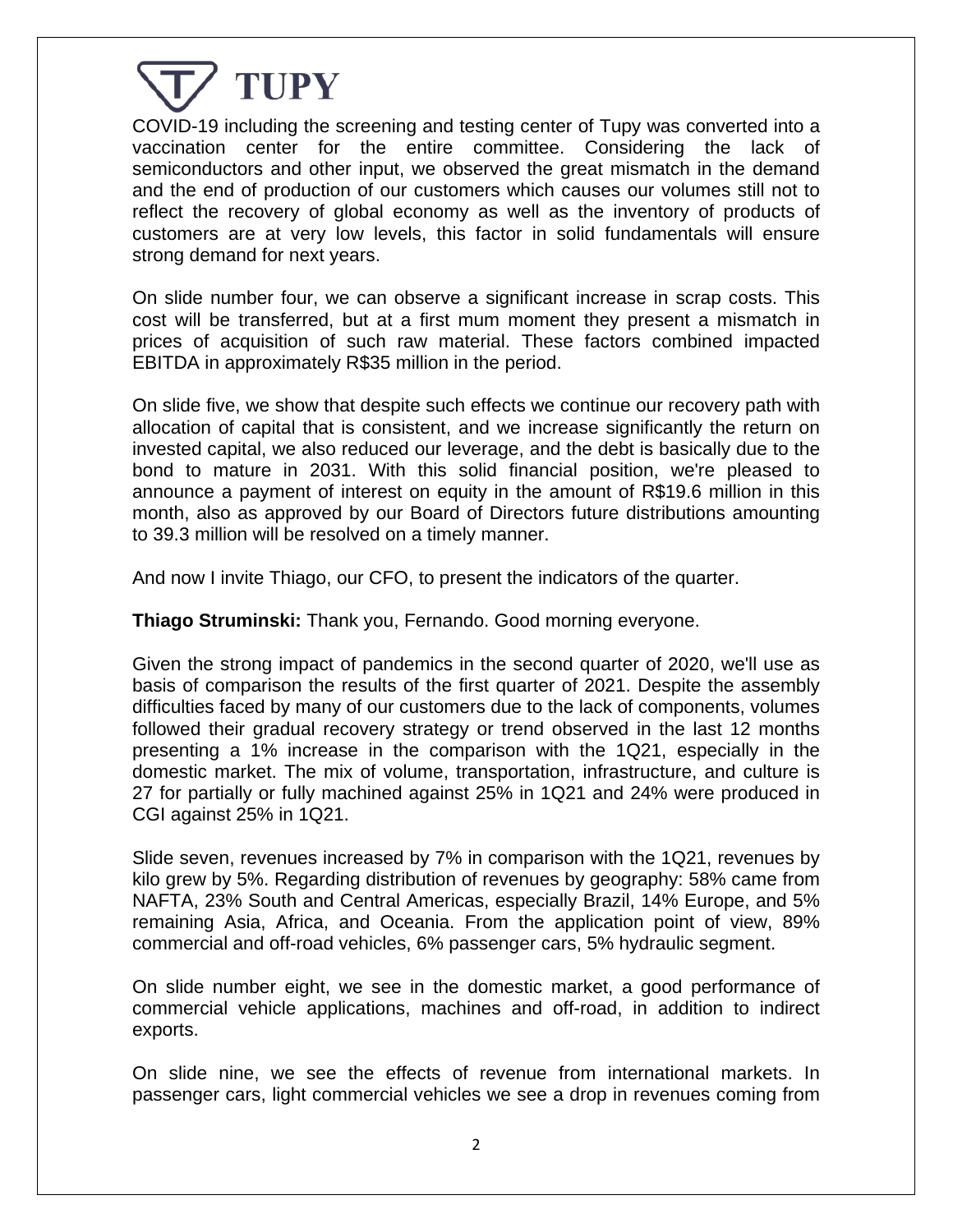

temporary customers stoppages, which were impacted by shortage of semiconductors. In the medium and heavy commercial vehicles and off-road vehicles, we observe an increase in revenues given the good market performance given the global recovery and resumption of investments.

On slide ten, we see the sales performance in the hydraulic segment, which accounted for 5% of revenues. The growth of revenue from 22% and 26% in the domestic international markets respectively reflect the gradual improvement in the industrial activities, market recovery, pent up demand, and price restructuring.

Slide 11 shows the costs of goods sold and operating expenses had an increase of 8% when compared to quarter-on-quarter leading to a gross margin of 14.3%, 9% increase in costs with raw materials, 7% in maintenance and third party materials resulting mainly from materials inflation, a growth of 12% in labor account mainly due to staff increase and overtime payment, an increase of 8% in payments with expenditure of energies resulting from the high increase in volume produced and generation tariffs, in addition to mix of finer materials with greater use of electric furnaces. Operating expenses increased by 4% due to the growth of sales and therefore greater use of freight and commissions on sales as well as personnel expenses.

Slide 12 shows that adjusted EBITDA reached 186 million, a reduction of 7% when compared to the previous quarter and a margin of 11.3%. in the lower part of the slide, we see a net income in this 2Q of 31 million.

Next slide we, talk of financial results. The drop in financial expenses comes from the appreciation of real against the dollar with an effect of interest paid on dollardenominated loans as well as reduction of the cost of debt, it was also affected by the premium on the prepayment of *pro rata* and senior notes to mature in 2024. The increase in financial revenues results from the increase in cash position in reais due to the appreciation of real compared to the previous quarter they had an impact on the exchange variation at the balance sheet accounts denominated in foreign currency, which resulted in non-cash expense of 62 million. On the other hand, hedge operations based on the zero-cost collar instrument resulted in income of 11.4 million in the period coming from derivatives market to market, of which 300,000 which cash effect.

Slide 14 we have the variation of the main working capital accounts also compared to the 1Q21: reduction of 15 days in the Accounts Receivable impacted by appreciation of exchange rate since 80% is denominated in foreign currency, an increase in inventory of 98 million with a decrease of three days when regarding cost of goods sold. Sudden stoppages of customers also had a negative impact on stock of finished goods, there's a reduction of six days on Accounts Payable also due to appreciation of exchange rate, and at the end of June 49% of payments were made in strong currency.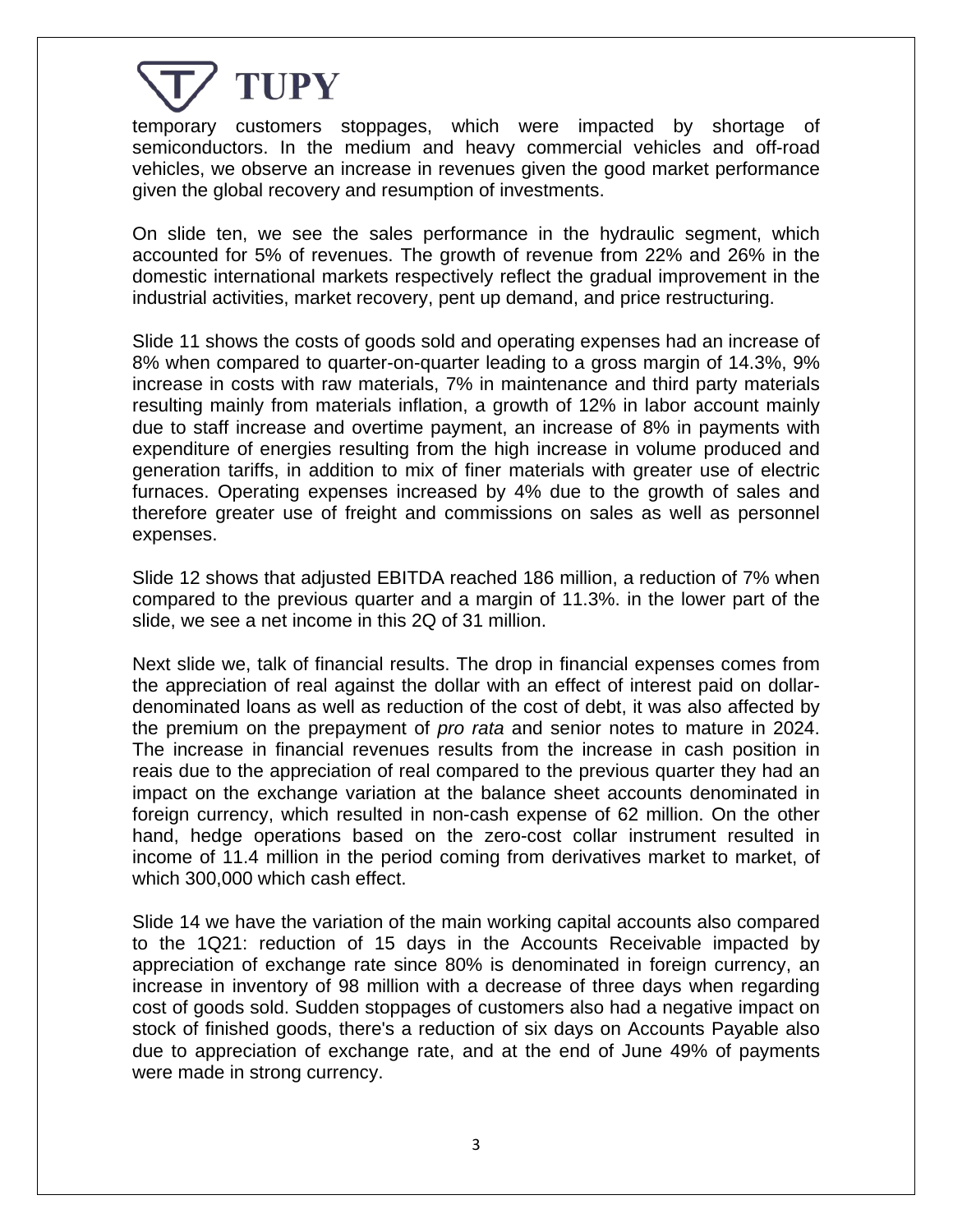On the next slide 15, we made investments of 47 million, an increase of 48% when compared to the first quarter 21, accounting for 2.9% of revenues of the second quarter 21. Considering the last 12 months, Capex accounted for 5% of revenues in the period, investments are related to new programs and machining projects and addition to initiatives related to safety and environment.

Slide 16 shows the operating cash flow of Tupy. Cash generation amounted to 44 million coming from the improved working capital indicators and tax refund in Brazil of 15 million.

Next slide, number 17, we show the net debt of R\$772 million corresponding to 0.9 times the adjusted EBITDA in the last 12 months. Total liabilities in foreign currency accounts for 93%, which is the largest portion related to bond with the single amortization of February 2031 and interest of 4.5% per year paid on every semester. With regards to cash, 42% was denominated in local currency. We closed the first quarter, or rather the first half of 2021, with a comfortable cash position of R\$1.3 billion.

Now I had the floor over to Fernando to talk about markets.

**Fernando Rizzo:** Thank you, Thiago. On slide 19, we see those opportunities resulting from increase in demand, as I called in the beginning of the call, were captured by the company that's more efficient and prepared for growth and also by the combination of assets of Teksid, which will be integrated in October, both plants of Brazil and Portugal. The acquisition is aligned with the long-term strategy of Tupy, we're talking about the opportunities that require technological solutions and which the knowledge of complex and metallurgies and materials is a differentiation, therefore, we have increased investments in Research and Development and Innovation creating two areas: Tupy Tech concentrated on disruptive R&D projects to broaden the frontiers of our current business while profiting from opportunities in renewable economy in the markets we operate; and Tupy Up, which aims to convert, accelerate and escalate opportunities in new businesses and improve existing ones through innovation and digital transformation.

And in this process during the second quarter we present some of the initiatives resulting from such movement: the partnership with University of São Paulo to develop research in recycling of lithium ion batteries, a project that meets emerging needs of our customers and that includes 15 researchers with an investment of R\$4 million; also, we announced the high-performance hydrogen engine project in partnership with AVL and Westport from Canada, AVL from Austria. This is an initiative that we are fostering to develop materials, geometries and machining techniques that enable our clients to explore the full and efficient use of hydrogen potential. Likewise, we're working on projects with other alternative fuels supporting the strategy of decarbonization of our customers. We also launched our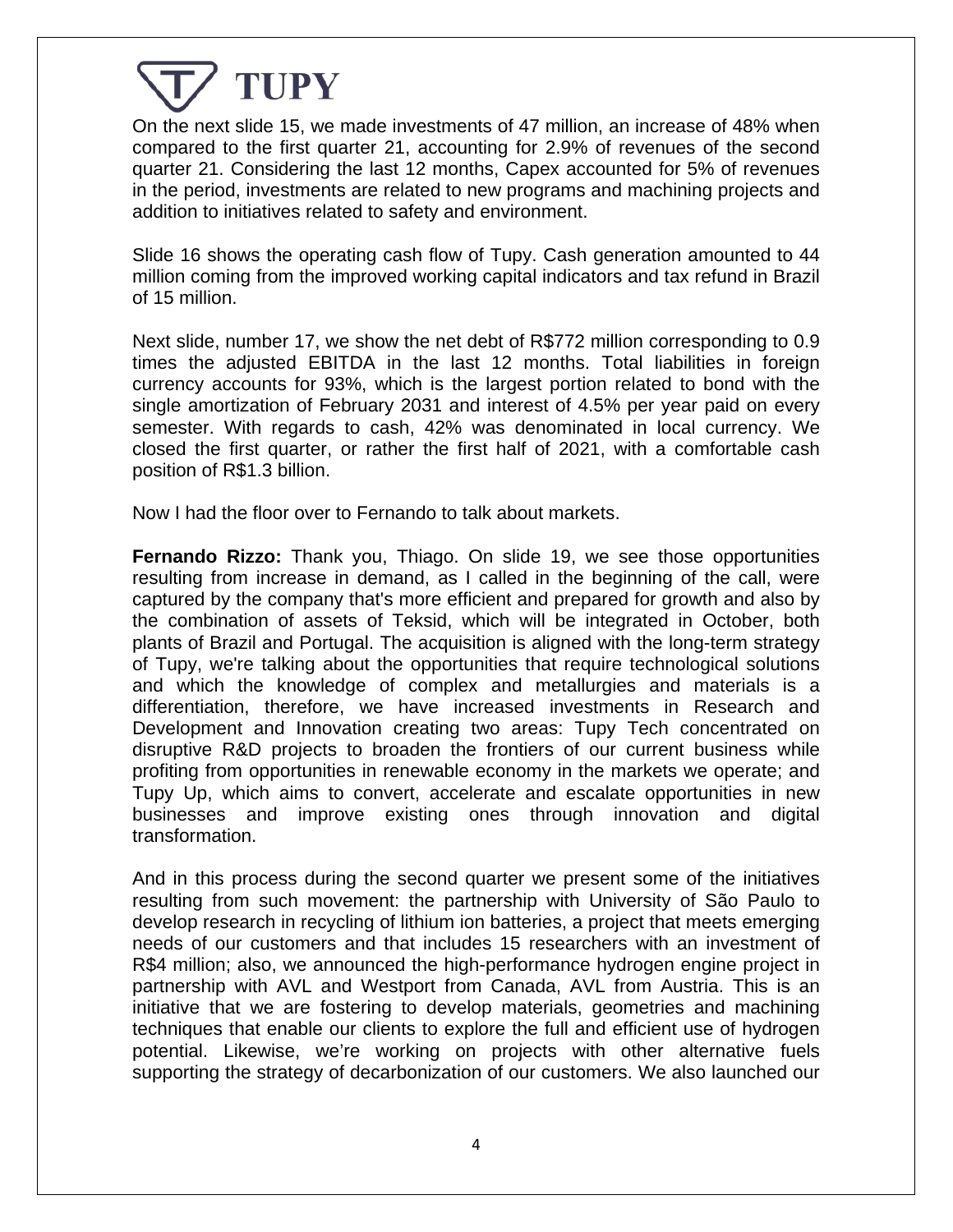startup accelerator ShiftT, and in its first call we had enrollment of 108 intrapreneurs from the whole country.

On slide 20, I'll show some indicators about our main markets, the markets we operate in. The resumption of the economic activity allied with the full package to encourage consumption causes projections of US GDP for 2021 to be increasing. Currently, the expected is a growth of 7%. This phenomenon has an impact with a wide need for transportation equipment in all modes, residential construction, mining infrastructure, and Agri business. In addition, there are programs aimed exclusively at infrastructure, which can leverage even more our demand.

Pandemics changed the consumption habits of people; consumers have prioritized buying durable goods with an impact on our chains. The growth in consumption and interruption of supply chains have maintained levels of inventory at a very low historical level, which will sustain activities of manufacturing in coming years.

On slide 22, we see the reflex of the increase in economic demand by medium commercial vehicles in the United States, which led to an increase of the backlog.

Slide 23 shows indicators of heavy trucks of class 8, we also see the backlog in this area. Slide 24 a record of this demand looking at the Agri business segment, which has very solid growth in sales and projections of growth of two digits in the main markets caused by favorable prices and commodities and high production volume.

Now I thank you all for your attention and we will open for the Q&A session. Thank you.

#### **Question-and-Answer Session**

**Operator:** Ladies and gentlemen, we will now start the Q&A session. In order to ask a question, please press star 1. To remove your question from the list, press star 2. This conference is only for investors and investment professionals.

Our first question comes from Catherine Kiselar, from Banco do Brasil.

**Catherine Kiselar:** Good morning, Thiago, Fernando, and everyone. Thank you for the call. My only question is about the working capital accounts, if you could give us an overview of this effect on customers I would thank.

**Thiago Struminski:** I'm sorry, your connection is very poor. Could you repeat your question?

**Catherine Kiselar:** Of course! Is it better now? OK, I'll repeat it. My question is about the effects on the working capital account of Tupy. Could you give us an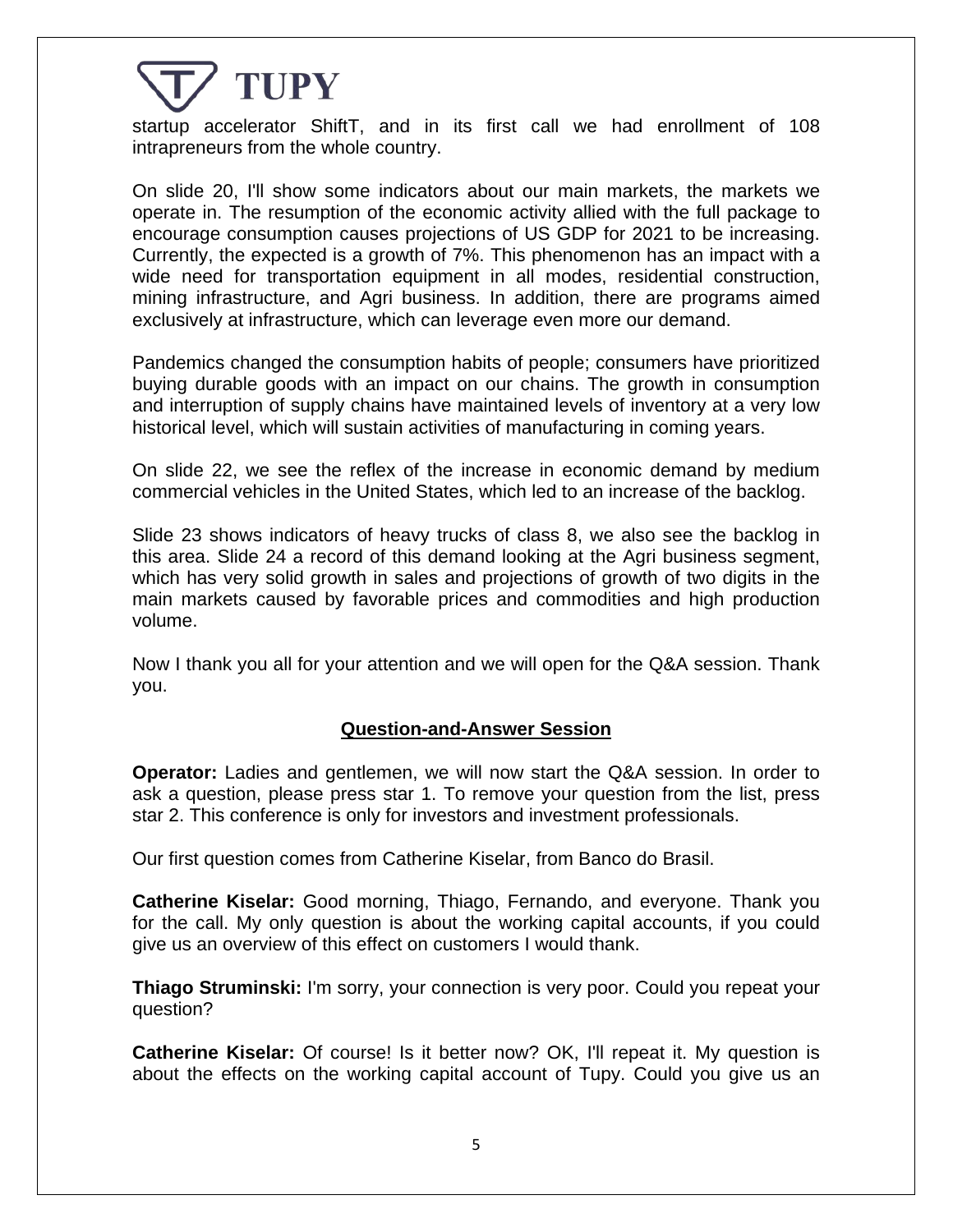expectation about the second half of the year both operations of Tupy from the point of view of customers as well?

**Thiago Struminski:** Oh, OK, thank you. Well, in terms of working capital account, we have to look line by line. Accounts Receivable has had a reduction, a significant reduction in many days, which resulted partially from capital or currency appreciation which has a strong impact on foreign currency denominated accounts, so 80% of receivables, and we try to improve our flow. The inventory has increased in monetary terms because we ended up producing a lot more, but it has decreased in number of days. The negative impacts came from sudden stoppages in customers, which have an impact on our inventory of finished goods, and we also have to look of inventory in foreign currency, which is around 60% of our total. In Accounts Payable, we had an increase, of course, because of inputs, and on the other hand, there was the appreciation of real against the dollar, which accounts for 50% of these accounts.

So, as we advance in the cash cycle as a whole, the cash cycle has improved considerably, especially when compared to the first quarter, we went from 73 days to 61 days, but now we start looking at these accounts in a more strategic way because, as Fernando said during the call, we have a very high expectation of growth in volume, especially in the inventory side, we have to be prepared to absorb that demand.

**Catherine Kiselar:** Excellent, thank you. My second question is about investment. We saw the levels of investment made in the second quarter, what could we expect for the next half of the year and what would be the target of such investments?

**Thiago Struminski:** Well, when we look at the investments line, we have to be cautious not to look on a quarterly basis because that doesn't represent the strategy of the entire operation. Of course, when we compared to the first quarter, there is an acceleration because you can't even compare to the first quarter, but of course, the major investment of the company today is to absorb Teksid and it starts to mature in the beginning of the first quarter and there is a regeneration of sand and machining with good gains of economic efficiency, they tend to be the priority.

So, now we are going to maintain a better level, 3% of revenue below depreciation, but we tend to increase the level of such investments to accelerate the growth we'll capture in the future, but we're just coming out of the pandemic, so we are being careful in the use of capital, but the trend is to accelerate the level of investments, especially strategic investments.

**Catherine Kiselar:** OK, excellent, thank you. Now talking about Teksid, is the closing expected for next quarter or did you have any more information? Could you give any follow-up on that?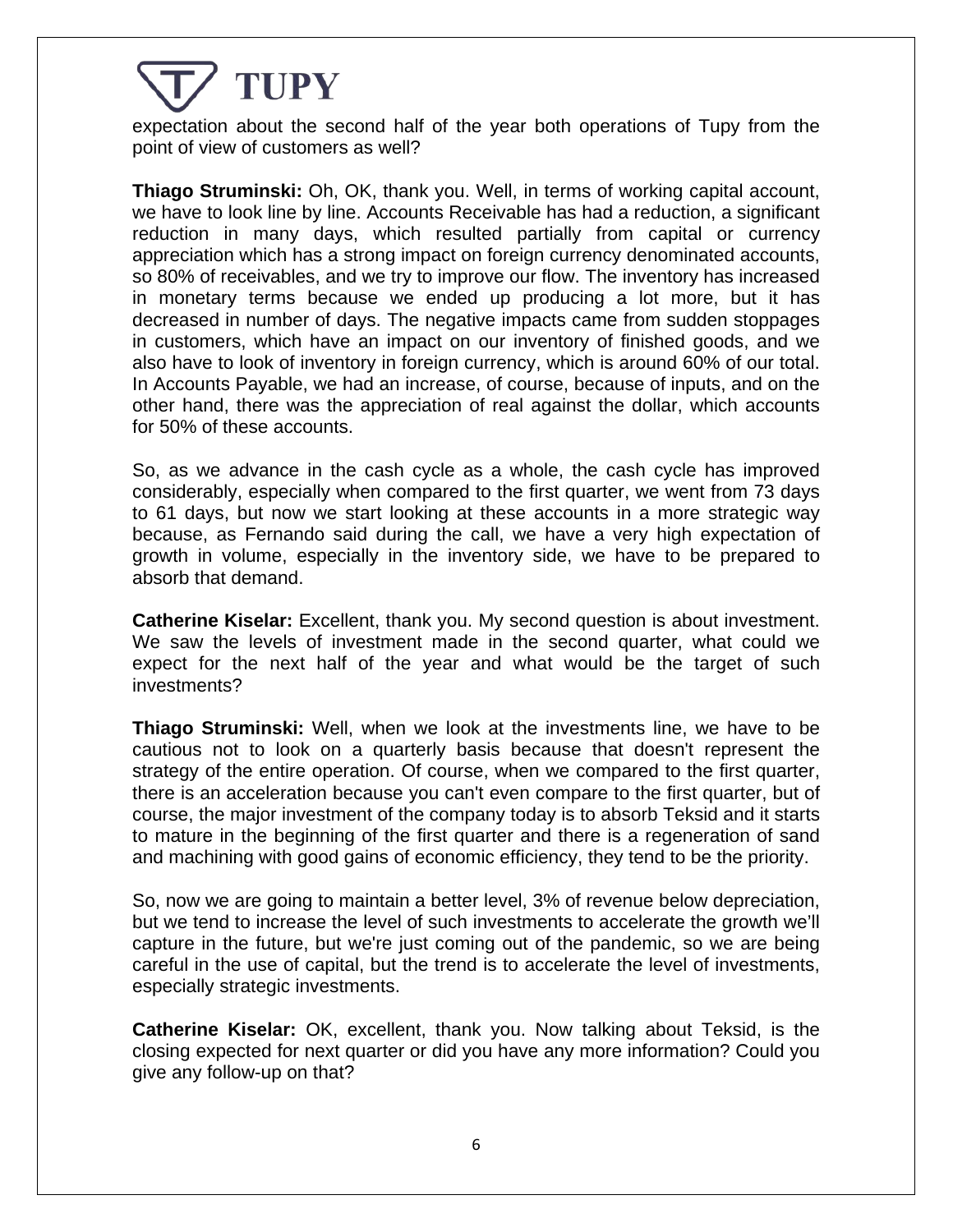

**Thiago Struminski:** Well, the process now, given that we have the approval by antitrust authorities, it involves the separation, the physical separation and company separation of some assets because Teksid has some aluminum assets and the acquisition comprises assets in Brazil and Portugal, the other plants that in the beginning were in the perimeters have to be separated now. So, this is the process, it tends to be finished in the beginning of the fourth quarter, that's when we can actually finish the deal, complete the deal.

**Catherine Kiselar:** OK, thank you and have all a good day.

**Thiago Struminski:** Thank you.

**Operator:** Our next question comes from Marcelo Motta, from JP Morgan.

**Marcelo Motta:** Good morning everyone. I have two questions. first, could you comment a bit on the volume of semiconductors and stoppages in customers, of course that ends up changing the time of demand because of the lack of programming in production that you end up having. Do you have any forecast for the third quarter? This morning other companies announced stoppages in production, so I would like to understand this issue of semiconductors and how could you improve the efficiency in a scenario that seems so unpredictable, so difficult to predict.

**Fernando Rizzo:** Thank you for your question, Marcelo. I would like to go back in time a bit because we have prepared the company, hired people, reconnected equipment, made investments for that, added more energy capacity, and then we faced this situation. When we compare economic indicator in countries we deal with, for example, the United States, Brazil, and Europe and you will look at our physical volumes, you'll see that the volumes in Brazil in the last three years are similar and the volume of the external market has really been affected negatively because we had the orders placed and then we started observing sudden stoppages, and at the same time, we saw all the effects of raw material prices and even availability of materials.

So, these are very important effects because they end up contaminating the plant and generate inefficiencies in the process. Now what we see is that we have been severely affected in the second quarter still, 2,000 tons, but we don't have control over this amount because there are clients that decided to stop their operations fully and that occurred with a certain frequency and were we were told like three or four weeks ahead, which is very little for our process, so we could say they were sudden. And there are other customers that reduced their production rate and not only in semiconductors and that affects our sales.

So, this effect may have been even greater than that. We had signs of improvement and the signs we received is that the system would be in an upward trend, especially because the industry we serve is very well-prepared, they have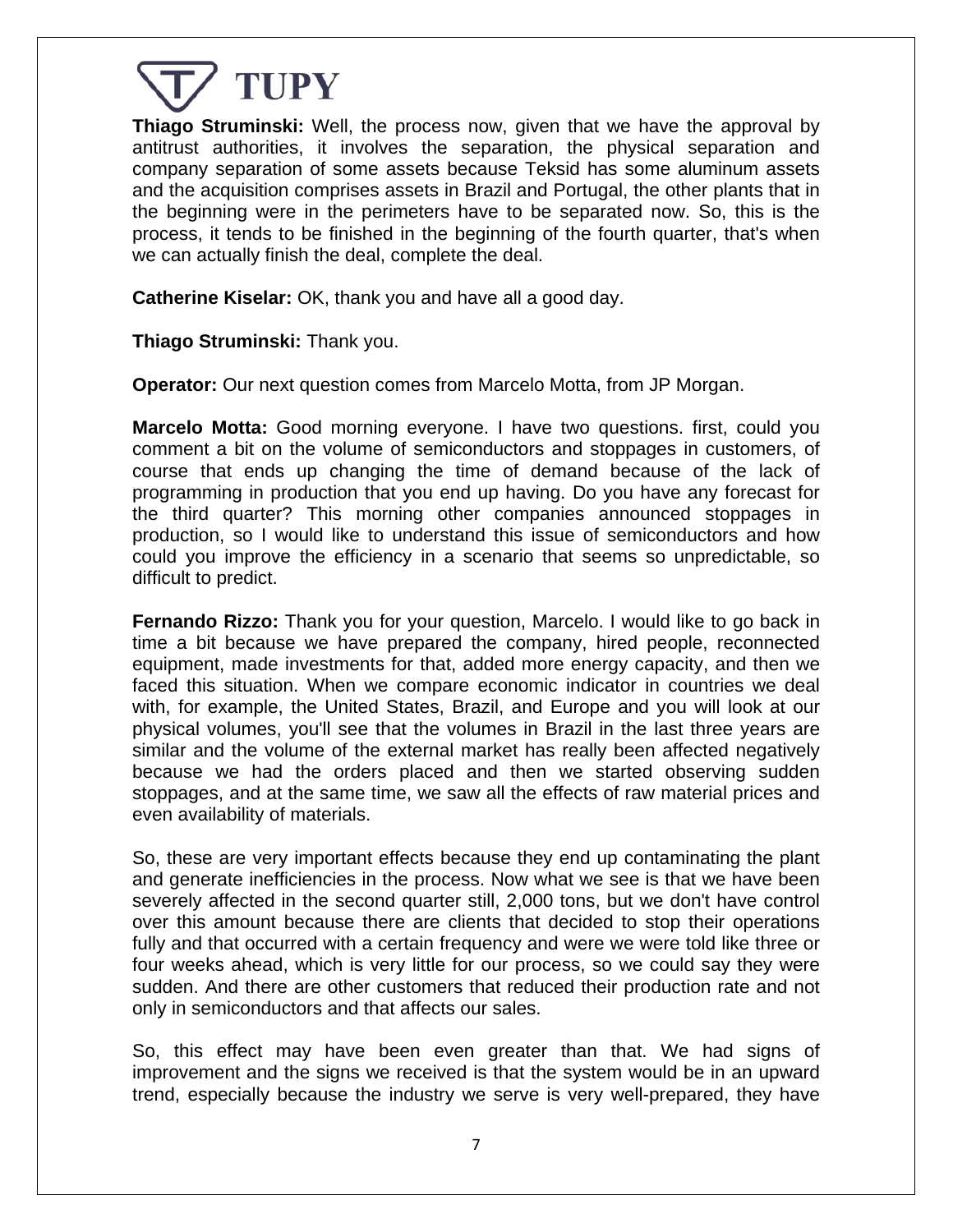

troubleshooting teams to solve suppliers' problems and help them, and many actions were taken. I believe they advanced a lot, but now there's a new cloud over the system, which is the advancement of delta variant, especially in some countries of Asia that are important suppliers of such components, Malaysia, Vietnam, and China mainly.

So, we're not confident of what comes ahead, we will face some turbulence still. In the short-term, we don't foresee very serious effects, but throughout the quarter there may be other outages. We don't buy this type of components, we don't relate to these suppliers, so we cannot tell you in detail. It does not affect directly our operations, but it affects the assembly programs of our customers, so there are companies in Brazil stopping their operation, such as Volkswagen and some other companies, so we see a turbulent scenario, we are getting organized for that and we are unpleased with the margin of course because it's much lower than our standards, than what we prepared the company for, we lost because we prepared the company to produce more and we didn't sell that much, and we also face this difficulty with the mismatch of materials.

I will talk about the measures and plans we are taking. Our point of view is that we will still have some volatility in this quarter, and we had the announcement by GM of their plans in the US plants it does not affect us so much because GM (General Motors) is a relatively small customer for us, Ford has faced problems like pick-up other manufacturers, Chrysler as well, so we are trying to manage the situation the best way possible and preparing the company for that condition, but this demand it does not disappear, it's important to bear that in mind, it's only postponed, what matters to us is the use in the end.

So, if the truck you'll see that the indicators of inventory of pick-up trucks, construction, and agricultural machinery, if it's not available, they remain using an older equipment in an inefficient way because the maintenance cost is too high, so the industry manages the situation that way, but as the product becomes available, you only have the current fleet becoming old and this demand will be fulfilled as the industry resumes its activities, and it will resume because investments are being made and the industry is getting organized for that.

**Marcelo Motta:** Perfect, thank you very much, Fernando.

**Fernando Rizzo:** You're welcome, Marcelo.

**Operator:** Our next question comes from Victor, from Bradesco BBI.

**Victor Mizusaki:** I have two questions. The first one, you mentioned the EBITDA in the second quarter was impacted by the stoppages in assemblers and also pressure from costs. You mentioned a margin of around 11%, does it make sense to consider that now in the third quarter Tupy is running in line or even above the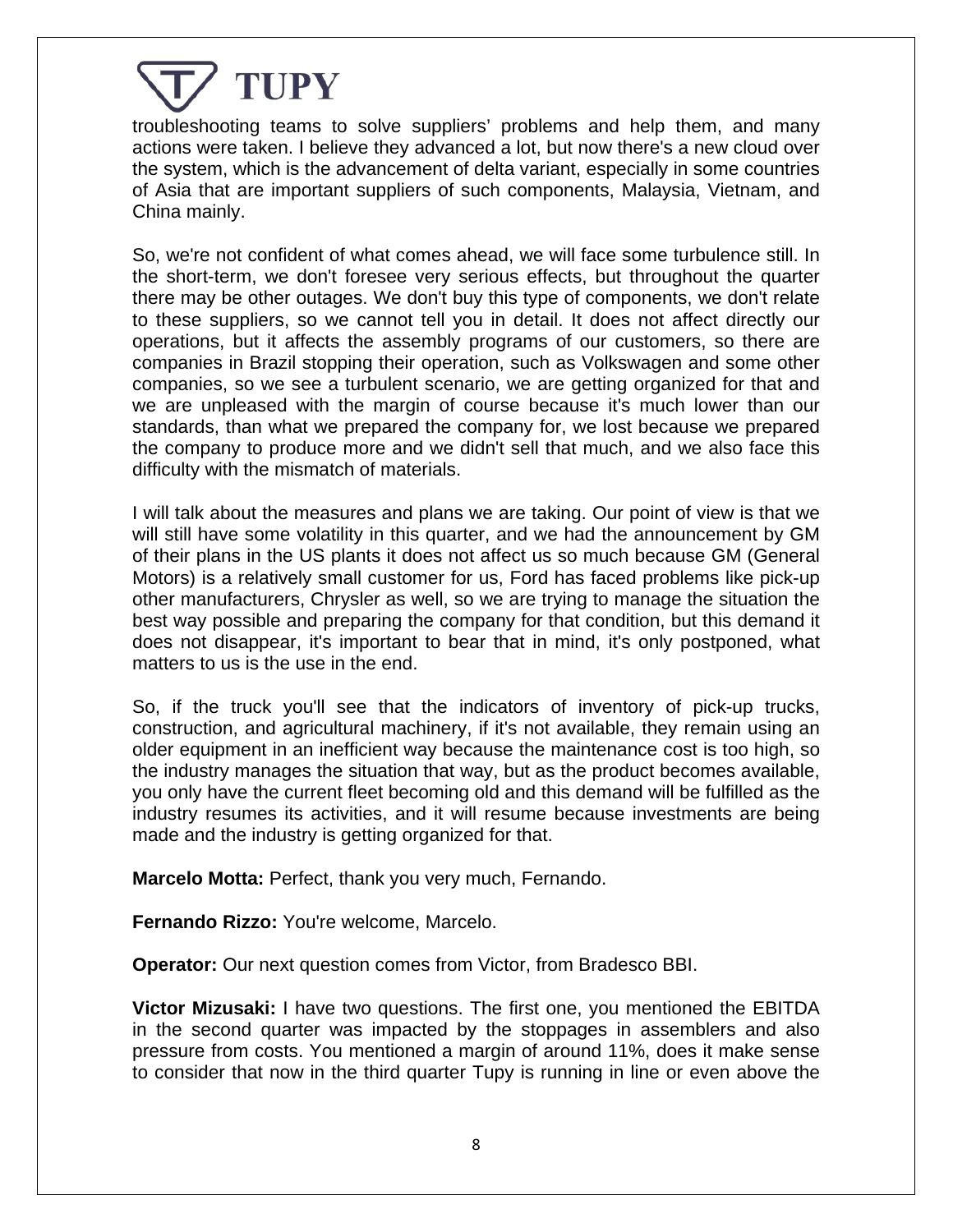11% in EBITDA margin? How do you look at this margin, when do you plan to go back to the levels of the second quarter last year?

And interest on equity, you announced the payment for the next quarters, but I'm looking at the balance sheet since the cash disbursement of Teksid will be lower than expected and now we have the discussion of the tax reform, does it make sense to expect an increase in payout of Tupy for 2021?

**Fernando Rizzo:** Good morning, Victor, thank you for the question. I'll start with the question on the margin, how we envisage it.

First, we're talking about three essential effects that affected our margin: first, the variation in custom materials and the mismatch; second, the lower sales due to effects of other components in the industry that there was a shortage of; third, the quality of raw materials that caused inefficiency in the plants. So, the first factor, of course, we continue to see inflation, market indicators are still going up, this morning US indicators seemed to have stabilized a bit, but it's still a… looking back in the last two or three weeks, iron ore and there may be a stabilization, but of course, we don't have any control over that, and because we don't have any control, we understand that the contract format of Tupy have not been efficient to face this and we started negotiations with our clients to transfer such costs in a faster way including to recover that variation, because this is the idea that customers demand exist, this is happening with every other material, everybody trying to transfer that.

We were successful in many of these conversations, customers are sensitive to that, they understand what's going on, and obviously we are discussing and negotiating as we always do, we built our business model around that, and the curves have been so steep in variations occurred in the last quarters that the system got unadjusted. But of course, we are trying to solve that, and these are actions we must take, we have variations in resins, materials that are made from oil, chromium, iron, silicon iron, and scrap, pig iron. So, we hope we don't have to see this mismatch in the third quarter.

As for the contamination of the plant, we took other internal measures of control, such as preparing metal and materials when we see decrease in this impact, but the market and these prices encourage us to receive raw materials that are contaminated, it's very complex in this industry with such a fragmented supplier base, because we are recyclers, we suffer consequences in that process.

And in semiconductors industry, we're trying to understand it better and having a consistent program from customers and try to adjust our costs accordingly. We're not replacing labor, we're trying to manage and reduce cost structure that was created to meet this higher demand that continues to be necessary for customers, but we are managing it more carefully now for the next quarters. So, we do expect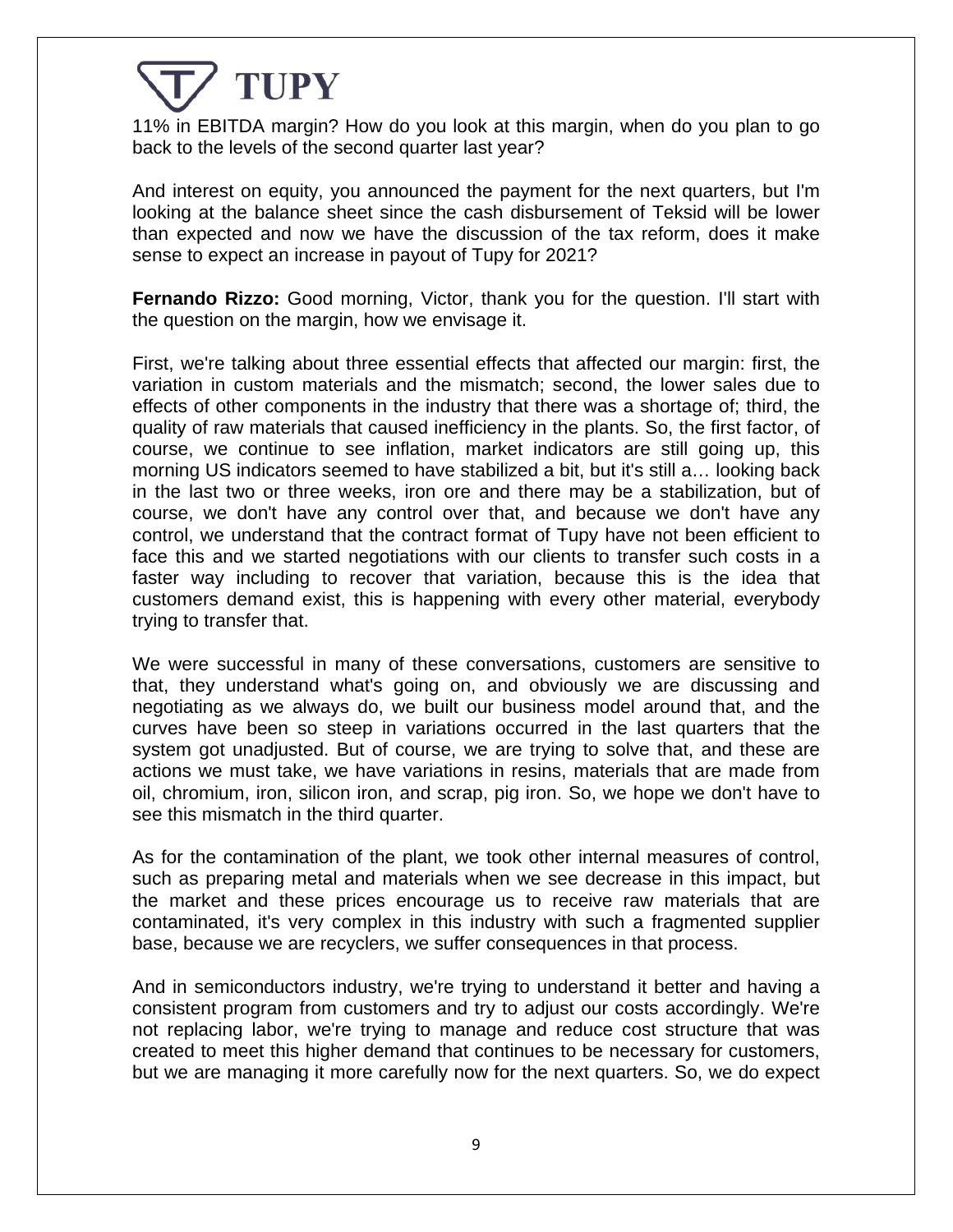to recover most of these costs, and this is the spirit of our industry and our longterm relationship with customers.

**Thiago Struminski:** Just to complement on the second question, we generated a lot of cash in the last quarters and we finished below an optimum level, 0.93% of leverage this quarter, and most of our debt is due in 2031 at a good cost level, so we always worry about having an efficient capital allocation, we announced payment interest on equity at high levels and now the next step is to use Teksid and synergies, and if there is no other major investment or strategic project, we have space, we have room in the balance sheet to be more aggressive in terms of dividend payout. If there is any big project ahead, we can discuss that, but right now, there is room for that and interest on equity is a sign of that.

**Fernando Rizzo:** As for Thiago and Catherine's question on integration of Teksid, given the format of this transaction with the previous approval of antitrust authorities, we have room to work this integration better having access to more information before the closing, and we have an integration team that's dedicated to that working to capture these benefits before the closing date.

**Victor Mizusaki:** OK, thank you.

**Operator:** Our next question comes from Werner Roger, from Trigono Capital.

**Werger Roger:** Good morning, congratulations, Fernando, and Thiago, for the good result. Given the circumstances, it's such challenging times we are in, semiconductors, pandemic, scrap prices, so it's been very positive overall.

Looking at ANFAVEA data on vehicle production, heavy duty vehicles are 15,000 per unit, it's a very high amount since 2013, it is the highest amount, that's Brazil's figures. With regards to that, could you give us some idea of the occupation of the plant in Brazil given this strong movement of truck production? We don't know about off-road machines, but what about the occupation level of Joinville plant in Brazil and Betim?

And the second question is about scrap. As Thiago said, we saw a decrease of more than 20% in iron ore and pig iron is very closely related to that, and I believe scrap is also. Do you know how scrap correlates to the prices of pig iron in Brazil? And even if this process faces some quality, is there an indication of higher demand for scrap because the market would use more pig iron?

**Fernando Rizzo:** Well, as for heavy duty vehicles and our capacity, we operate with flexibility among plants, so we always maintain our plans more efficient, fully operational, we are making this movement, and this is part of the situation we managed in the first half of the year and moving products. The answer is: yes, we are prepared to deal with the higher demand from domestic customers because Brazilian customers are exporting a lot, not only due to domestic payment, but also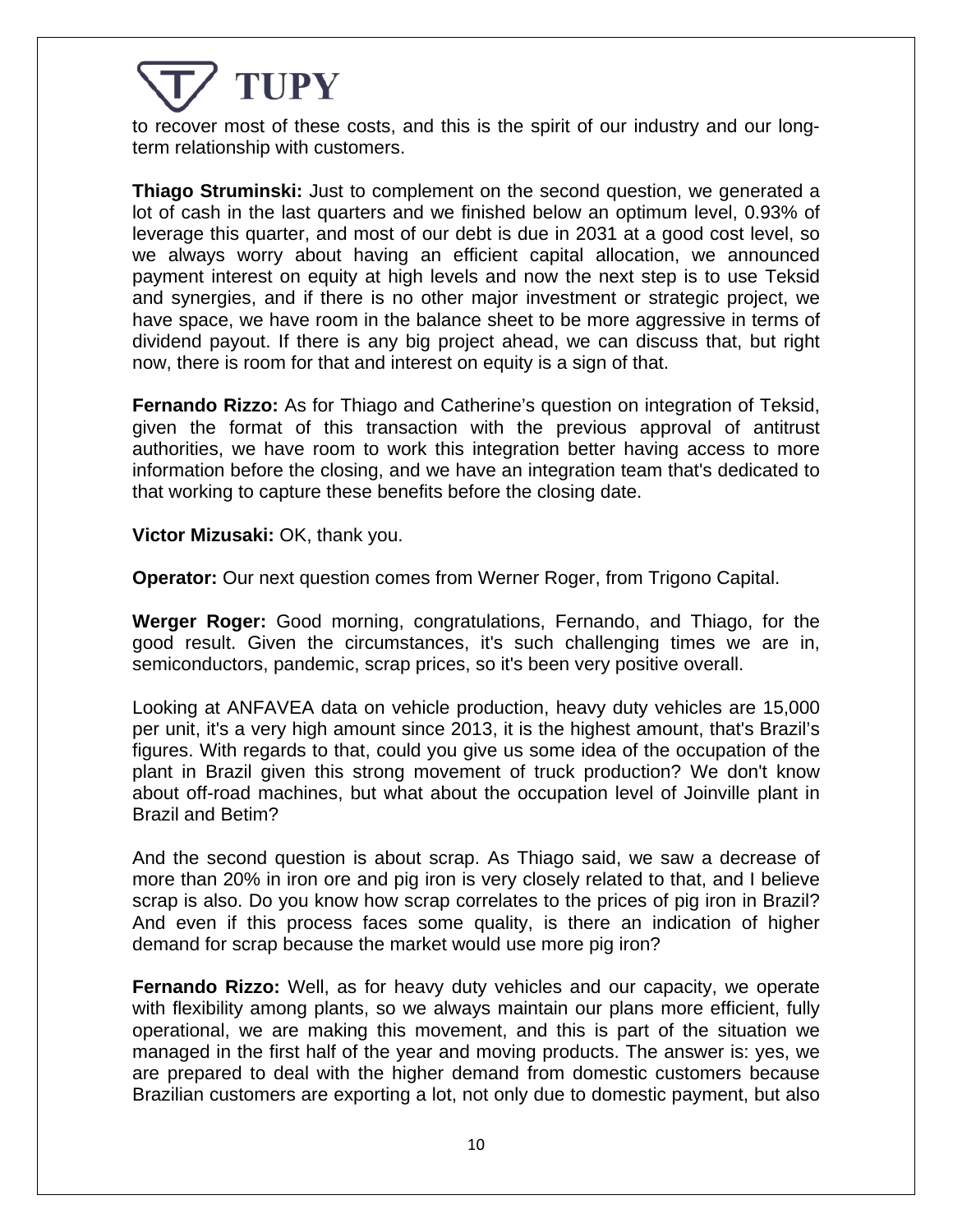because they are exporting, and almost all our customers that manufacture truck engines produce for the domestic market and have an additional capacity to export, and they're all operating well right now and have plans to grow in the future.

This is an important point; the agricultural and construction customers all see growth for Brazil in the future and are planning on having additional capacity. We have that capacity because we have space in Mexico and Teksid, Teksid combined with Tupy increases the domestic market share Brazil of Tupy of 40%, by 40%, and Teksid has room to grow and, of course, it faces challenges in gains of efficiency that our team is involved and working to solve, but, yes, there is room for growth and we are prepared to absorb the demand in Brazil because this is part of our agreement with customers.

The outlook for Brazil is good and our plans are in that direction as well, we agree with you.

In terms of scrap, we see some volatility in the market in last weeks, there is a correlation with pig iron and scrap in Brazil, but there are other effects that sometimes affect; Gerdau reconnecting plants, expanding its operations, for example, this is a typical excuse for the scrap market in Brazil. But also, in Brazil there is exports and imports of scrap, as I mentioned previously, in the United States we saw some indicators showing at drop in these last two or three weeks, maybe we are already seeing an effect of a certain slowdown that could help us reduce this price, and this is good because the demand will remain, it won't disappear, this is important to make clear because there is a very high pent up demand.

We have a chart of inventory in the first slides of the presentation, the inventory of scrap in the United States and the backlog in the truck industry is also a result of a very low level of inventory because the assemblers have their production fully sold probably up until the first half of next year. So, within this scenario, it's important to see that this low decrease in prices will help us, they are related, they are complementary and for many people the exchange between scrap and pig iron is good for a balance point, a breakeven point.

#### **Werger Roger:** OK.

**Operator:** Excuse me, should you have any questions, please, press star 1. Thank you.

Please, wait while we collect the questions.

Excuse me, this ends the Q&A session of Tupy. I would now like to turn the floor over to Fernando for his final remarks.

**Fernando Rizzo:** Hello, Priscilla, thank you.